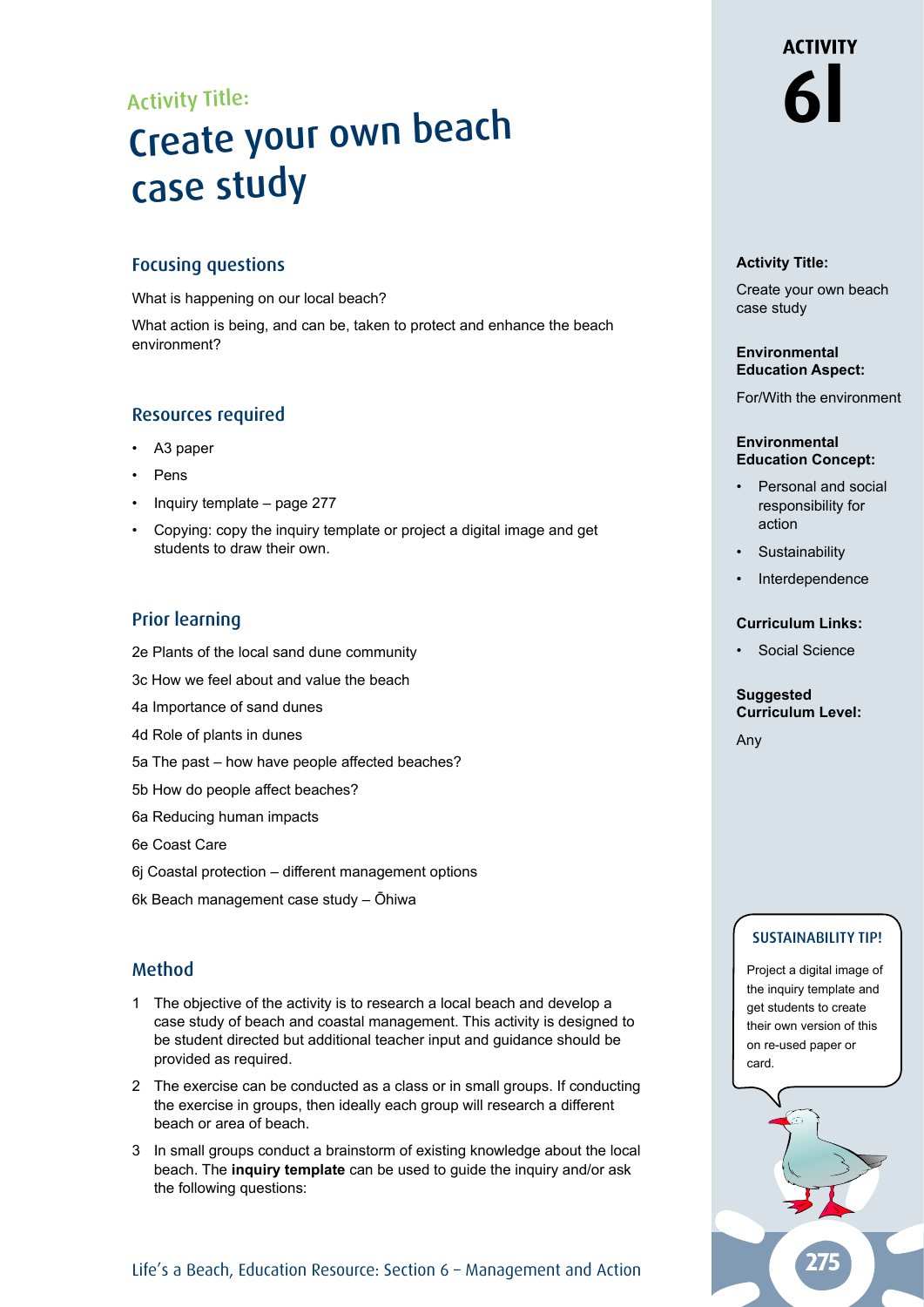- What do we know about the beach? (Including: history, the animals and plants that live there, current and past use, erosion, issues facing the beach...)
- What do we know about the people who use the beach? (How do they value the beach? How do they use the beach? How is the beach managed? Is there conflict over how the beach should be managed?…)
- 4 Identify what gaps exist in the group's knowledge. How might this information be gained?
- 5 Collect additional information about the beach.
- 6 Once all information has been collected consider the following:
	- What action can we take to better manage this beach?
	- What lessons can be learned from this case study and the management of this beach for other local beaches?
- 7 Prepare to present the case study to the rest of the class (or if this has been a class exercise to another class or community group). The presentation could take one of the following formats:
	- A poster
	- An oral and visual presentation using PowerPoint slides
	- A speech
	- A skit or role play
	- A research report
	- A song or short play
	- A short story

#### Possible next steps

• 6m Developing a plan for action to protect the local beach – an activity designed to draw together learning from the six themes. The activity requires reflection on what has been learned, inquiry into the state of a local beach and development and implementation of a plan for action for beach protection/enhancement.